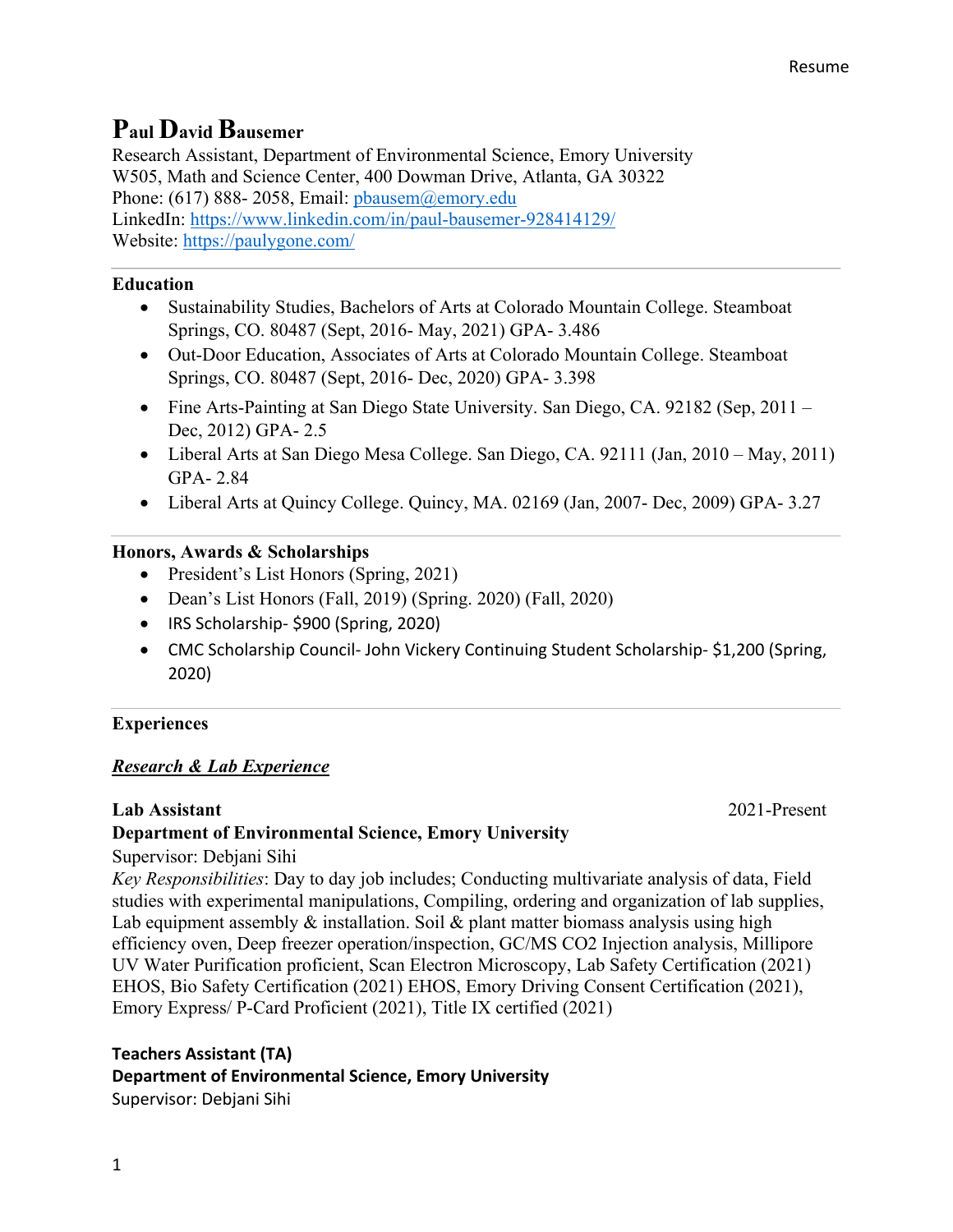Resume

*Key Responsibilities include:* Classroom set up and preparations. Provide students with office hours to help answer questions related to homework and quizzes. Grading of assignments, quizzes and tests. Taking attendance and recording class participation.

# **Compost Tea Brewer** 2019-Present **Better Earth**

*Description*: A business which I envisioned and founded.

*Key responsibilities:* Conceptualizing, designing and operation of new kinds of agricultural equipment, keeping food-scraps out of landfills and returning them to the soil where they belong by composting, brewing compositions of different recipes of compost tea, and application of final compost tea product. The impacts of these actions, conducted on a large scale, have the ability to dramatically reverse the effects of climate change.

# *Class Research Project Experiences*

# **International Union for the Conservation of Nature Mock Presentation (IUCN)** 2020 Steamboat Springs, CO

*Description:* Class Project, Geospatial Mapping of proposed Protected Areas in Southeast Alaska's Tongas National Forest. Persuasion in the form of identifying and combining Areas of Use in combination with Protected Areas in order to conserve wildlife biology in the midst of new and widespread development. Examining/ evaluating the roles of key stakeholder species. Reporting estimated calculations.

#### **Rita Valentine Park Permaculture Design Project. Steamboat Springs, CO.** 2020 Steamboat Spring, CO

*Description*: Permaculture design map drafting, construction, recording and reporting including: Base mapping, Sector mapping, Zone Mapping, Sun mapping, Plant guild design, Slope analysis water mapping, Master plan mapping, and Boundary mapping. Identify microclimates and opportunities to be implemented.

# **Colorado Yampa Valley Resilience Plan- Community Composting** 2020

Steamboat Springs, CO

*Description:* As a project for my Social Entrepreneurship Course at Colorado Mountain College, in which I provided a 125-gallon JORA compost tumbling bin for 44 apartments in the Main Street apartment complex. Also, collecting compost from local restaurants on a 3-day basis for 12 months.

# **Bottle Brick Project** 2020-Present

*Description;* As a project for my Fostering Sustainable Behavior Course at Colorado Mountain College, I have not thrown away a shred of plastic in almost 2 years. Instead, I repurpose my plastic waste into what is known as "bottle bricks" for the purpose of sustainable building material. I currently have hundreds of bottle bricks, densely packed with plastic waste.

# *Farming Experiences*

# **Farmer/Rancher** 2012-2021

2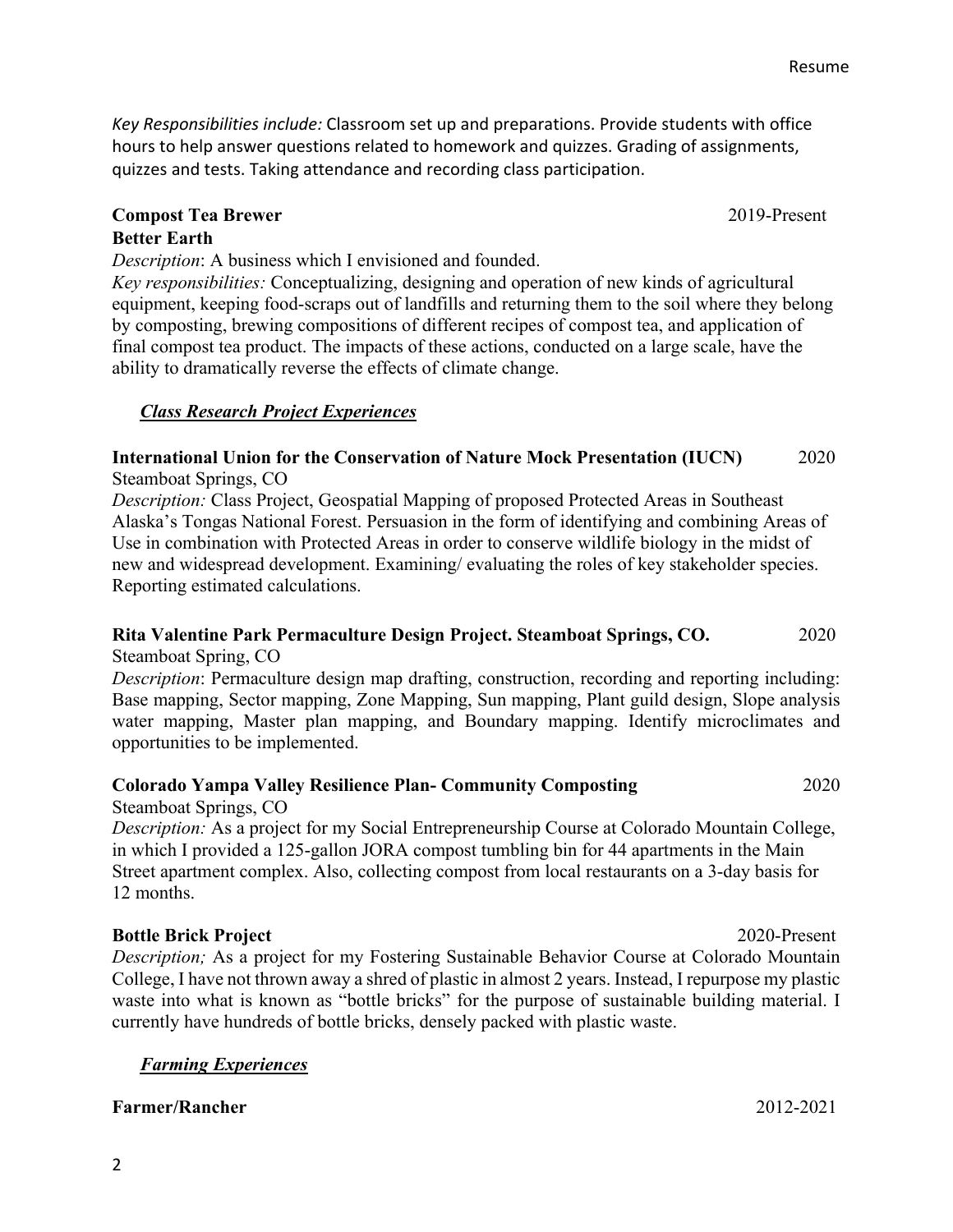# **Selected Course Curricula Descriptions**

#### Ecology & Sustainability

Explores the inter-relationships between organisms and their past, present, and future environments. Relationships include the physiological responses of individuals, the structure of populations, the interactions among species, the organization of biological communities, and the processing of energy and matter in ecosystems. Course addresses the biotic (living) and abiotic (non-living) factors that influence the distribution, abundance, and diversity of life on Earth.

*Key Responsibilities:* Managing farming and ranching operations on a multitude of properties spanning the Western United States. Including non-certified organic farming, Ranch-hand work (horses), permaculture operations and design.

### *Research Internship Experience*

# **Sustainability Research Internship** 2021

Colorado Mountain College

*Description:* Analysis/ evaluation of isolated collections soil ecology samples before and after compost tea application (Data analysis). Experience in environmental research & communication (writing, editing, public speaking), analysis of environmental policy and governance (knowledge of environmental and sustainability background). And, hands-on field work in regenerative agriculture. (facilitation and ability to generate ideas), Improvement of Soil (physical, chemical and biological properties), Soil nutrient cycling, Compost composition (N,P,K), Air quality, River health and Terrestrial Ecosystems.

### **Out Door Education Internship** 2019

**Colorado Mountain College:** Canyon Orientation Course

Description: GIS Wilderness Guide (Garmin- InReach), field supervision/critique of students during a 5-day backpacking trip in the backcountry canyons of Utah. Supplies budgeting/management, Photography, improvisational problem solving, Leadership, Plant Identification

#### **Technical Skills and Interpersonal Skills**

- Analytical Experience: Gas Chromatography, Gravity Spectrometry, Soil pH
- Data Visualization: Geospatial Mapping, systems diagrams, geospatial/ landscape design
- Communication: Written, oral, visual
- Quantitative Literacy: Data collection, experiment design, statistical analysis, data/database management, Microsoft Office Suites (Word, Excel, Power point)
- Community Engagement & Actions: Survey, interview, guide, service, learning, etc.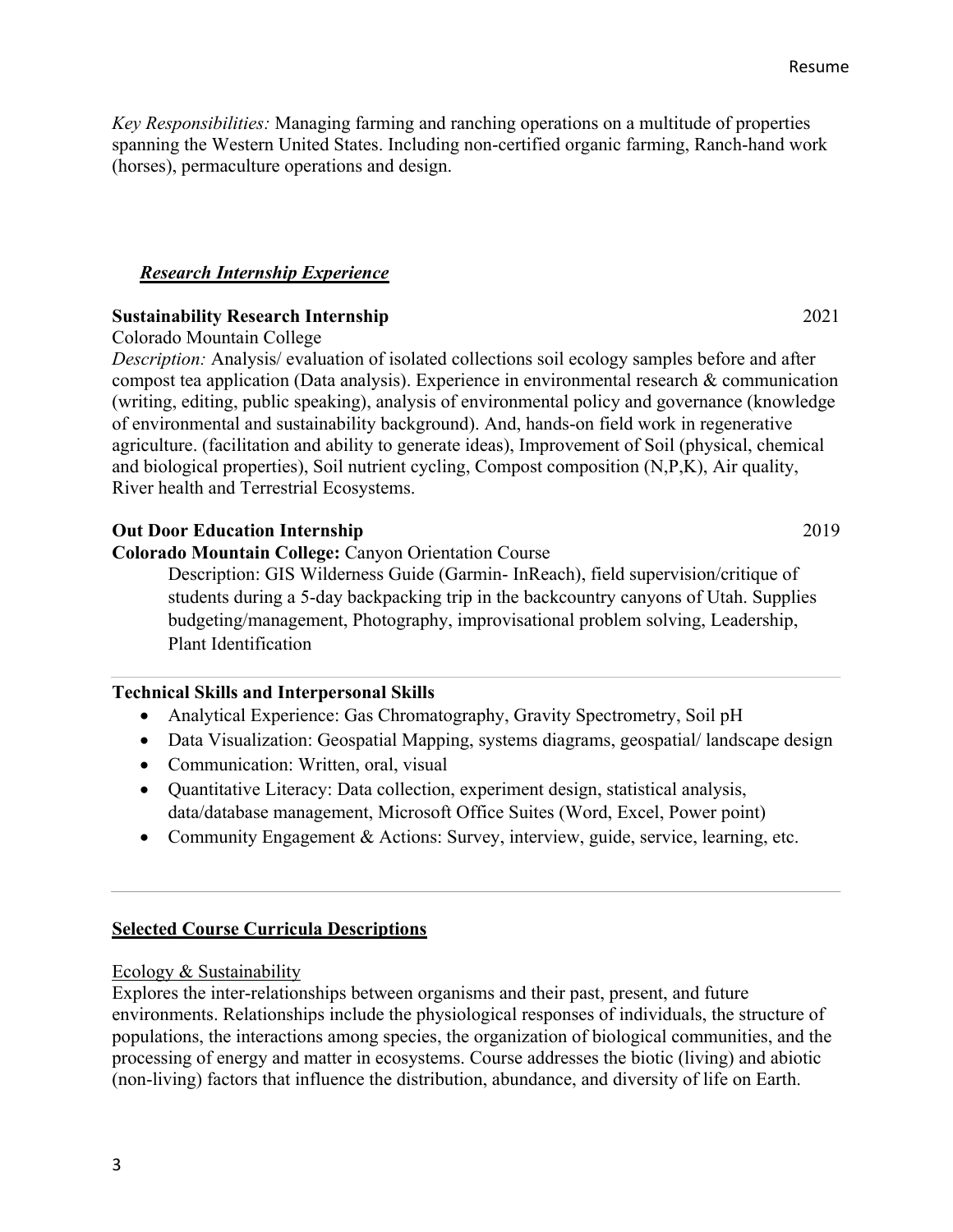Ecosystem function, health, and sustainability will be explored in the context of global change and human impacts on natural systems. Includes laboratory and field experiences.

### Conservation Biology

Explores the science and practice of biological conservation with the goal of preserving Earth's biodiversity. Students will examine the causes of reduction in biodiversity from local to global scales, and investigate practical approaches to prevent the extinction of species, maintain genetic diversity within species, and protect and restore biological communities and their associated ecosystem functions. Conservation biology is an inter- and trans-disciplinary field that applies scientific knowledge to the process of conservation through strategies such as habitat restoration, wildlife conservation, adaptive management, and social/cultural change. This course also addresses diverse cultural approaches to conservation, including community-based natural resource management and non-western and/or indigenous approaches associated with traditional ecological knowledge. Includes laboratory and field experiences.

### Soil Science

This course emphasizes soil physical, chemical, and biological properties in relation to plant growth, the environment, and the soil's place in our daily lives. The course is intended to introduce students to the importance of soils to humans and the environment through study of their morphology, physical and chemical properties, their distribution, and their biological significance.

### Integrated Science of Sustainability

Draws upon and integrates knowledge from biological, physical, and social sciences to foster an interdisciplinary understanding of sustainability. Recognizes the relevance of scientific knowledge to sustainability as a process of social change and technological innovation. The course focuses on how diverse sciences inform sustainability initiatives, including nonwestern/indigenous science. Explores applied sustainability in inter- and transdisciplinary areas such as sustainability science research, urban/community planning, agro- and /or industrial ecology, and eco-design.

## Biological Anthropology

Focuses on the study of the human species and related organisms, and examines principles of genetics, evolution, anatomy, classification, and ecology, including a survey of human variation and adaptation, living primate biology and behavior, and primate and human fossil evolutionary history.

#### Environmental Science W/ Lab

Introduces the basic concepts of ecology and the relationship between environmental problems and biological systems. This course includes interdisciplinary discussions on biology, chemistry, geology, energy, natural resources, pollution, and environmental protection. A holistic approach is used when analyzing how the foundations of natural sciences interconnect with the environment.

#### Basic Ecology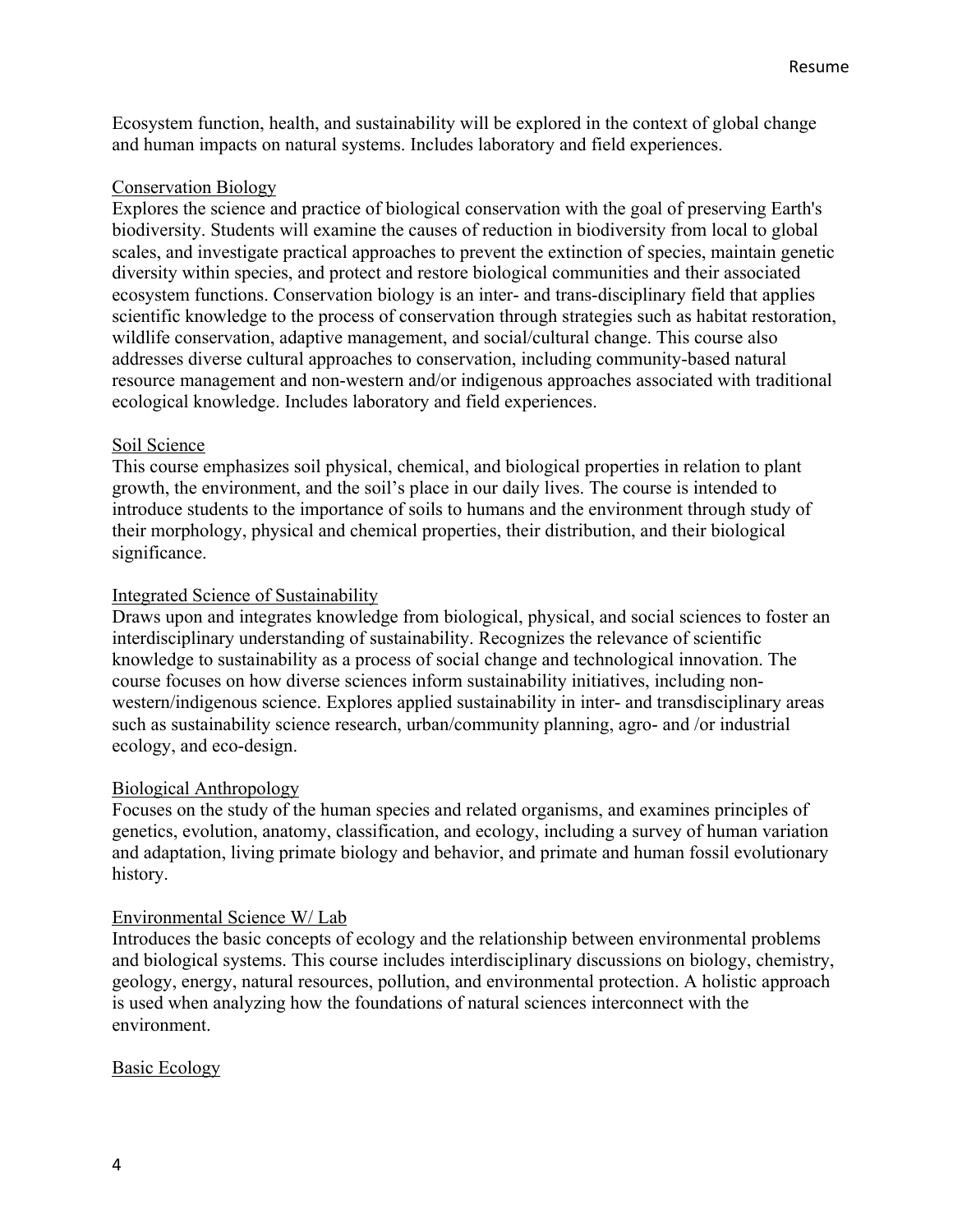A natural science that focuses on physical physical and chemical processes of living organisms. A discipline which explores how organisms acquire and use energy and use energy to maintain homeostasis, how they reproduce, and how they interact with each other and their environment. Relying heavily on a chemistry foundation since living organisms are chemical systems.

### Sustainability Capstone

Provides an opportunity to reflect upon, refine, and synthesize learning over time within the major. Students complete an undergraduate thesis project for which one or more methodological approach is chosen, articulated, and applied. Students learn to effectively apply research ethics, with particular focus on ethical treatment of human and non-human subjects. Through a balance of theory and practice, students weave together interdisciplinary thought, problem-solving, and appropriate research methodologies for their research endeavor. Students share their broad mastery of learning across the curriculum through sharing research findings with a broad audience.

## Systems Thinking & Sustainability

Explores solutions to sustainability issues that often seem daunting because they are usually approached in a conventional problem-solving methodology (reductionism, analysis of individual parts). Systems thinking is an interdisciplinary approach to problem solving that emphasizes the interactions and connectedness of the different components and how they feedback and affect each other. Comprehension of how systems work, understanding systems thinking, and how to apply different systems models to sustainability problems.

#### Permaculture Design I

Introduces the central principles of permaculture, an approach to applied design aimed at increasing health, vitality, and resilience in human/nature systems. Focusing on basic agroecological design theory, comprehension and application of permaculture principles to plan and/or construct projects such as edible landscapes, gardens, compost systems, water saving and optimizing landscape features, and energy saving systems. This course is the first in a two-course sequence that comprises the Permaculture Design Certificate program.

#### Permaculture Design II

This course deepens and extensively applies understanding of permaculture principles and practices. Providing practical skills in building healthy and productive soils, water harvesting and water management for garden and landscape health, ecological pest control, and the development of beautiful, sustainable, and food-productive landscapes. The course is heavily project-based, calling upon students to design and implement advanced applications of permaculture principles in a culminating project. This course is the second in a two-course sequence that comprises the Permaculture Design Certificate program.

#### Ethnobotany

Tells the story of how cultures make use of plants in their local environment and ways to reverse the modern trend of environmental destruction and help close the widening gap between nature and man. Weekly lab includes making; salves, tinctures, extracts, essential oils and incense.

Careers & Professional Skills in Sustainability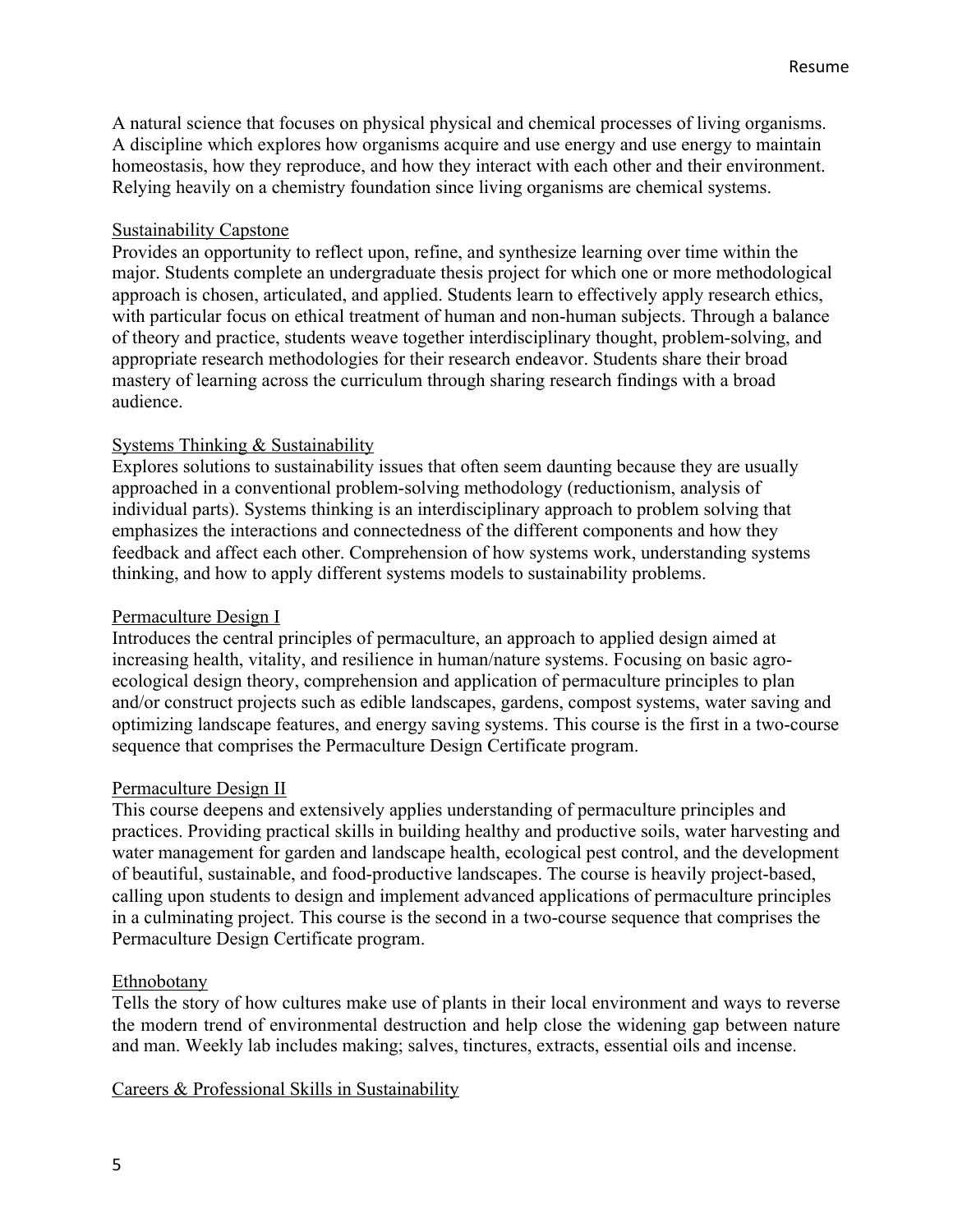Helps answer the question, "What are you going to do with a degree in Sustainability Studies?" by preparing students for initial employment, career advancement, or graduate education in the field of sustainability. Specifically, learning job skills- including interviewing, networking, resume and cover letter writing, and searching for employment locally, regionally, nationally, and abroad- for myriad sustainability career paths. Initiating a desirable post-graduation career or education pathway and will go through the process of applying for jobs and exploring graduate school programs. As a vehicle for highlighting professional abilities in the field, students develop and present professional sustainability portfolios- which culminate past coursework- with a particular employer or graduate program in mind.

#### Foundations of Sustainability

Introduces sustainability as a concept and practice. Explores the history and evolution of sustainability and examines key social, environmental, economic, and other factors that point to the need for sustainability-oriented social change. Provides a foundation to begin to evaluate sustainability in its social and historical context as a critical, paradigm shifting process. Introduction to issues related to overshoot and potential collapse of modern industrial societies such as pressing challenges to water, food, and energy systems. Also addresses innovative perspectives and practices related to increasing socio-ecological resilience such as ecological design, biomimicry, adaptive management, permaculture, sustainable business, and transition initiatives.

### Leadership, Ethics, & Social Responsibility

Examines frameworks for effective and ethically grounded leadership and collective action through exploring contemporary social, humanitarian, business, economic, and/or sustainability issues. Through studying and interpreting interdisciplinary and cross-cultural texts, students examine question of ethics, meaning, purpose, power, and value. Readings are relevant to students from diverse majors. Development of leadership and collaborative potentials through engaging in applied research and/or project-based learning. Also drawing on inter- and transdisciplinary course content to articulate conceptual and practical frameworks as emerging leaders in a complex world.

## Cultural Place Based Equity

Focuses on how issues of culture and place relate to sustainability. Identify how sustainability involves relationships between people and places. A variety of global cultures, including those of nonwestern and/or indigenous societies, are considered in order to envision diverse perspectives on sustainability. Exploration and discussion of sustainability in terms of environmental health, justice, equity, and security. The course invites critical thinking and reflection and also challenges students to analyze the situations in which they live and participate.

#### Social Entrepreneurship

Provides an in-depth introduction to the concepts and practices of social entrepreneurship: the innovative use of entrepreneurial and market principles and practices to address environmental, economic, and social equity problems. Analysis and evaluation of social entrepreneurial initiatives in order to learn how to enhance social and natural capital using approaches drawn from social business, impact investment, microfinance, and eco-preneurial organizational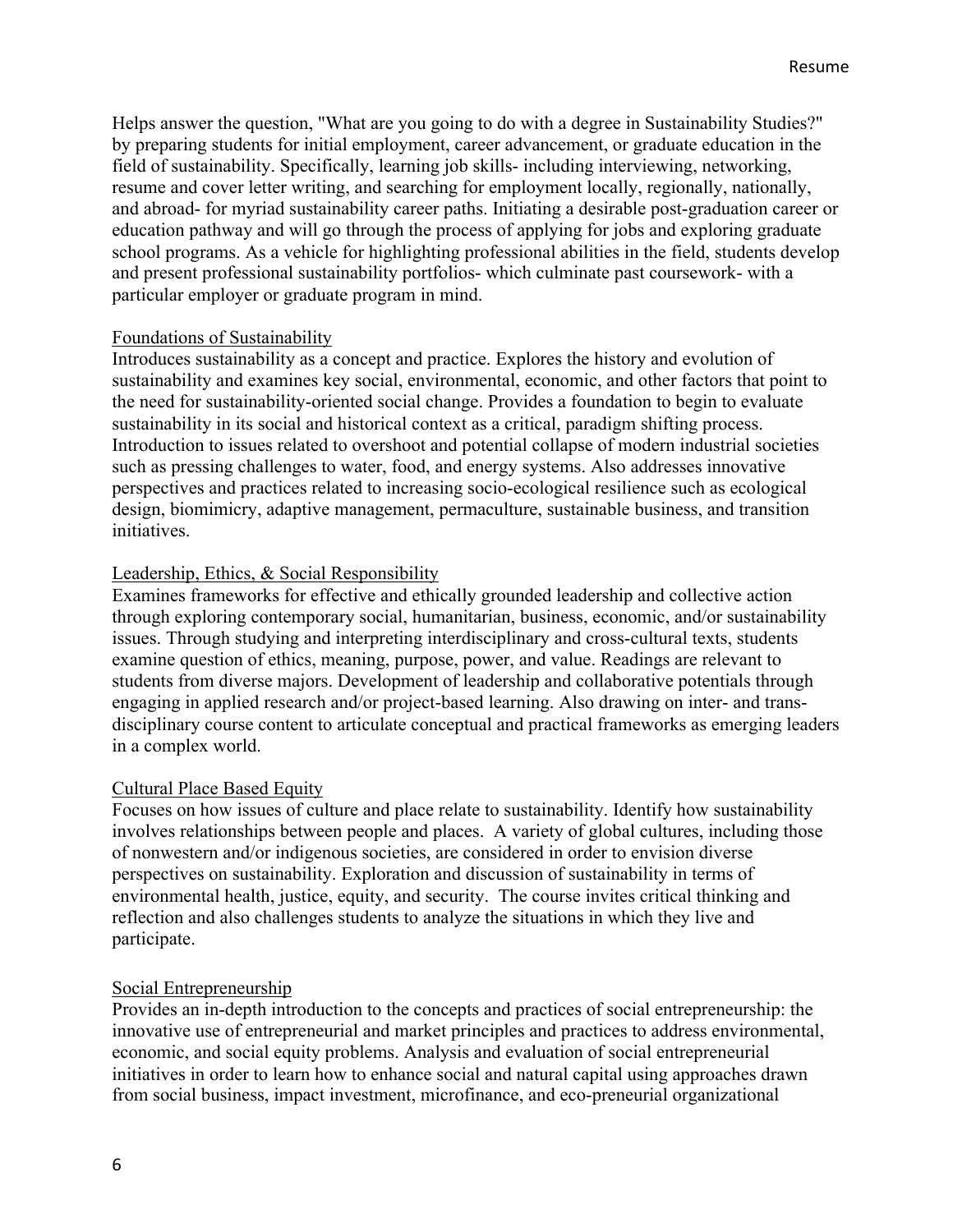management, among others. Evaluating social innovation across diverse geographies and cultural settings, with a focus on leading exemplars in the Global South.

#### Microeconomics

Focuses on the consumer, the firm, the nature of cost, and how these relate to the economy as a whole. Analyzes economic models of the consumer, perfect competition, monopoly, oligopoly, and monopolistic competition. Explores economic issues including market power, population growth, positive and negative externalities, income distribution, poverty and welfare, discrimination, and international economic interdependence.

#### Wilderness and American Ethics

Presents historical and ethical views of the wilderness. Topics include the history of the wilderness movement and ways contemporary views of nature have shaped man's association with the wilderness.

#### Environmental Issues & Ethics

Focuses on special environmental problems, current issues, or trends. Traditional and environmental philosophies are discussed. Students debate various environmental issues.

#### Literature for Social Change

Interdisciplinary in nature, this course examines landmark texts that have shaped and are shaping sustainability thought and action. Texts are interpreted rhetorically within their historical, cultural, and political contexts in order to highlight their effects on policy, on conceptions of human relationships with the environment, and on social equity/justice. Texts are drawn from multiple genres that may include fiction, poetry, journalism, policy, nonfiction, scientific communication, public discourse, blogs, multimedia works, and film. Analysis of how and why particular texts have been/are highly influential within the growing body of sustainability thought. Voices emanating from diverse cultures globally are included.

#### Writing for Sustainability

Engages in analyzing diverse forms of sustainability-oriented writing aimed at communicating effectively to a broad range of audiences. Forms of writing addressed may include feature articles, narratives, editorials, essays, blogs, policies, creative nonfiction, and signs/public information used in displays; oral traditions may also be explored. Also, engages in reading and authoring communications designed to secure support for sustainability initiatives. Examples include letters and petitions as well as grant, research, and project proposals. To learn effective writing strategies, students analyze writing modes, techniques, and devices. Application of these elements into writing within a classroom peer review setting.

#### Fostering Sustainable Behavior

This course explores the roles of individuals, groups, and entire societies in fostering/inhibiting sustainable behaviors. Studies how changing individual worldviews and behaviors as well as altering pervasive social constructs are at the heart of sustainability work, and they explore diverse pathways for encouraging and implementing sustainability-oriented social change. Exploration of how a variety of perspectives from fields such as environmental sociology, ecological and conservation psychology, political ecology, and social ecology can contribute to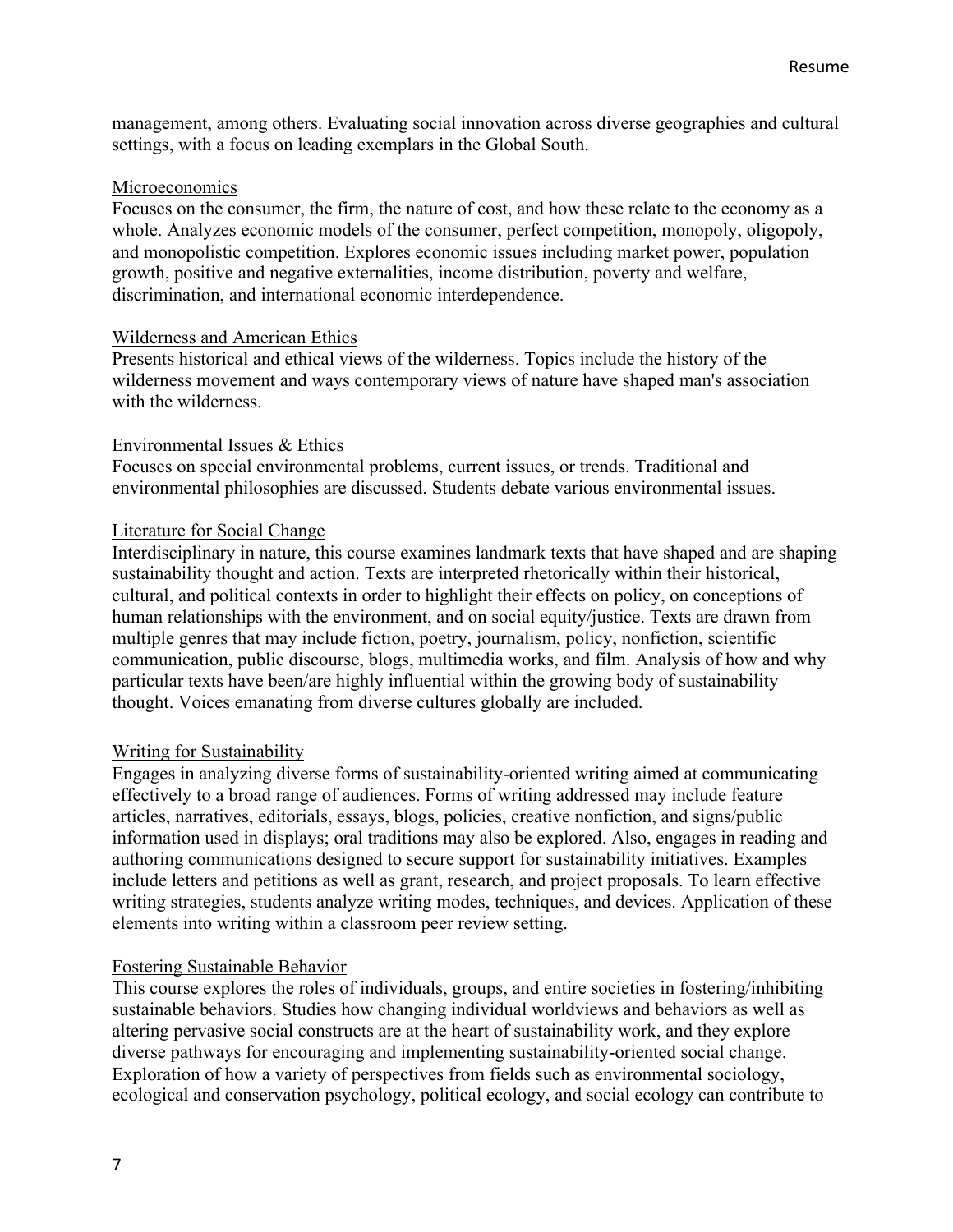formulating appropriate personal and social responses to the sustainability crisis and to fostering sustainability-oriented social change.

# Sustainable Economics

Presents an interdisciplinary approach to economics that includes concepts from ecology, physical science, and behavioral economics. Places traditional economic concepts within a foundation of sustainability by stressing the essential interconnections among the environment, economics, and social equity. Explores the limits of neoclassical economics to explain and predict economic phenomena and the failure of the mainstream economic approach to situate these phenomena sufficiently within biophysical and social equity contexts. Developing systemic and contextual understanding of economic theory and economic phenomena. This understanding forms a basis for seeking potential solutions to problems of unsustainability through a transdisciplinary approach to economic changes.

# Sustainable Business

Uses the triple bottom line sustainability framework to introduce in-depth principles and practices of sustainable business. Expanding on how sustainable businesses can serve as vehicles to pursue integrated approaches to restoring the environment, ensuring long-term economic profitability, and fostering social equity. In order to recognize and analyze the widespread potential for and challenges to application of sustainable business principles, exploring and evaluating contemporary sustainable business initiatives and successes.

# **Conferences and Workshops**

- "Crop Rotations for Organic Vegetable Production" Workshop attended (Dec. 13, 2021) hosted by Daniel Parson, Emory University- Oxford College. Oxford, GA
- "Envision Sustainability 2021" Online Conference hosted by Colorado Mountain College (April 24, 2021) (Presenter): Presentation of my Capstone research project titled "Compost Tea as an Essential Mechanism in Global CO2 Sequestration". Soil/carbon dynamic estimation, mathematical models. Via Zoom/Microsoft Excel/ Microsoft PowerPoint.
- "2016 Symbiosis Festival's Permaculture Action Network' (September 18, 2016) (Presenter): Alongside Vandana Shiva regarding Nutrient management, Water management, Bioremediation, Regenerative agriculture in relationship to social justice.
- "Herbstalk Conference", Boston, MA. (June, 6, 2015) (Attendee): A grassroots herbal event that host classes teaching people about plants, holistic health, wellness, forest succession, the science of herbalism and natural remedies.

# **Publications, Proposal and Reports**

- **Bausemer, P** (2021) Report: Compost Tea as an Essential Regenerative Agricultural Mechanism in Global CO2 Sequestration. *Colorado Mountain College, Steamboat Springs, CO.*
- **Bausemer, P** (2020) Compost Research and Education Foundation Grant Proposal for compost tea research including: Sustainable use of chemicals and materials in modern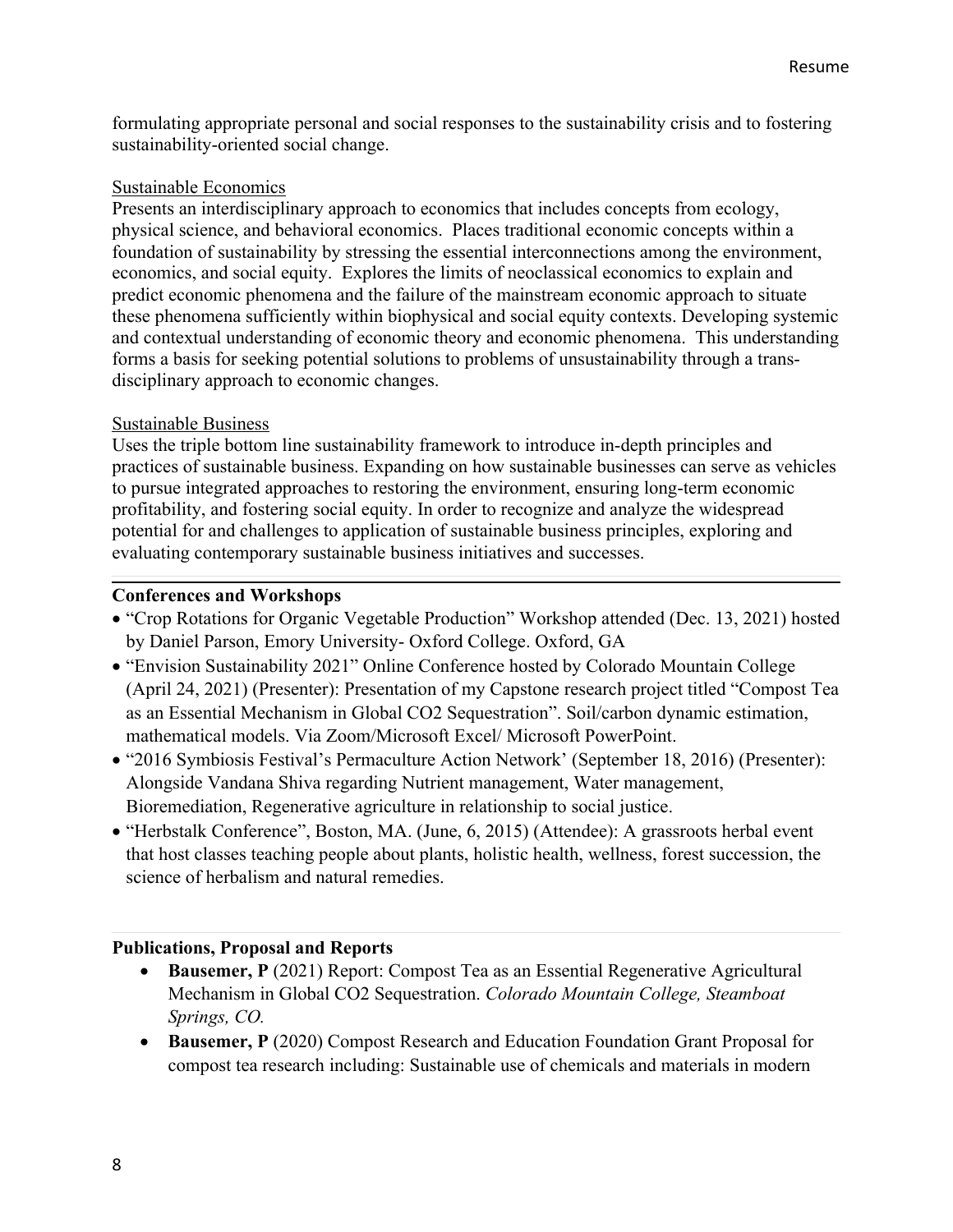agricultural practices, modification of compost tea soil improvement @\$4,000 (*not funded*)

# **Professional Affiliations and Certification**

- ISSP (International Society for Sustainability Professionals) Sustainability Excellence Associate (June 11, 2021) A credential which demonstrates an understanding of core sustainability concepts and best practices. Developed through global collaboration by sustainability practitioners. Designed with rigorous international standards in mind, these credentials provide third-party verification of competency in the profession. Credential ID: #101171
- Permaculture Design Certified through Colorado Mountain College (May, 2020). Supervisors: Tina Evan, Kelly Simmons
- Social and Behavioral Research Certified through CITI Program (Collaborative Institutional Training Initiative) (March, 2020) Credential ID: #41420891

# **Leadership and Volunteer Experience**

- The Permaculture Action Network (2015-2021) A national network which organizes surrounding cultural events across the US. Providing incentives for stakeholders to participate in the planting of community gardens for disenfranchised neighborhoods facing issues with social justice. I have been working with the Permaculture Action Network since 2015 through the facilitation of workshops, community murals during Permaculture Action Events, providing necessary farming tools and the planting of community gardens.
- Elkstone Farm (USDA Certified Organic) (2018-2021) Steamboat Springs, CO. Planting, Monitoring, Maintaining, Harvesting, Cataloguing, Preparing, Packaging organic food crops.
- Yampa Valley Sustainability Council River Clean-Up (September 18, 2019) Steamboat Springs, CO. Community river clean-up of river banks along the Yampa River to enhance water security for communities, agriculture, and the natural environment in the Yampa Valley Watershed.
- Whittum Ranch (2017-2020) Steamboat Springs, CO. Ranch Hand (Caring for stable of horses) Fencing, Hay Stacking, Feeding, Grooming, Operation of ditch water management.

# **References**

- Tina Evans, Ph.D. Professor of Sustainability Studies. tevans@coloradomtn.edu
- John Saunders, Ph.D. Professor of Sustainability Studies. jsaunders@coloradomtn.edu
- Nathan Stewart Ph.D. Professor of Sustainability Studies. nlstewart@coloradomtn.edu
- Patrick Staib Ph.D. Professor of Sustainability Studies. pstaib@coloradomtn.edu